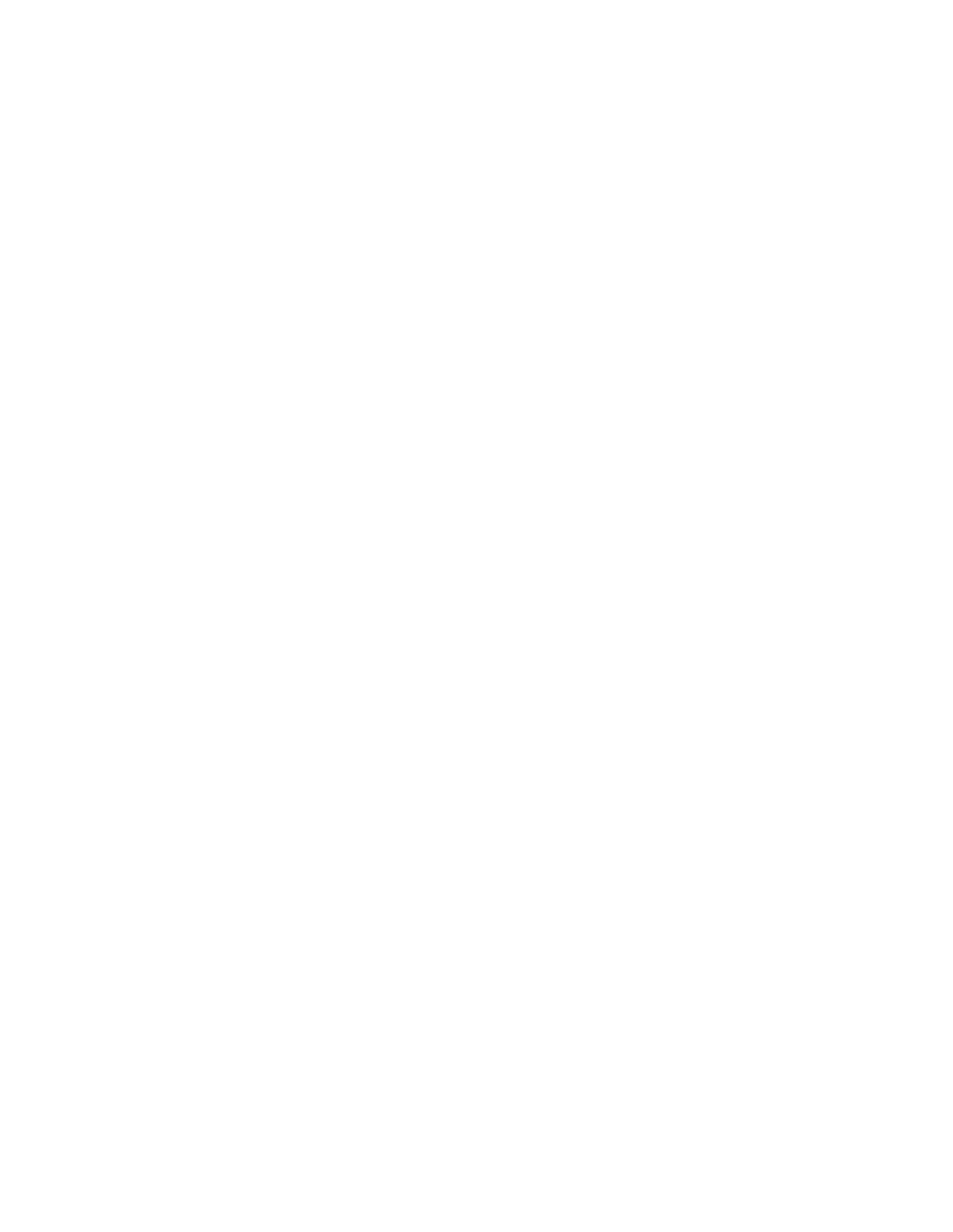# **Contents**

| <b>Overview</b>                                          | 3  |
|----------------------------------------------------------|----|
| <b>Know Your Risks</b>                                   | 4  |
| <b>Know Your Operations</b>                              | 6  |
| <b>Know Your Employees</b>                               | 8  |
| Know Your Key Customers, Contacts, Suppliers and Vendors | 10 |
| <b>Know Your Information Technology</b>                  | 12 |
| <b>Know Your Finances</b>                                | 14 |
| <b>Know When to Update Your Plan</b>                     | 16 |
| <b>Know When to Test Your Plan</b>                       | 17 |
| <b>Table Top Exercise: Power Outage Scenario</b>         | 17 |
| Know Where To Go for Help                                | 19 |

# **Overview**

The Insurance Institute for Business & Home Safety (IBHS) has developed a new streamlined business continuity program for small businesses that may not have the time or resources to create an extensive plan to recover from business interruptions. IBHS is a leading national expert on preparing for, and repairing, rebuilding, and recovering from catastrophes both large and small. IBHS' mission is to conduct objective, scientific research to identify and promote effective actions that strengthen homes, businesses, and communities against natural disasters and other causes of loss.

IBHS' original business continuity program is called Open for Business®, or OFB. The new program, OFB-EZ®, is designed to be simple to use, administer and implement. With OFB-EZ, you can follow the same disaster planning and recovery processes used by larger companies – but without a large company budget. OFB-EZ is user-friendly and does not require any previous experience with or knowledge of business continuity planning.

This toolkit will help you:

- 1. identify the business activities that are essential for continued operation during a disruption;
- 2. deal with risks your organization faces; and
- 3. create an easy-to-use recovery plan tailored to your business, giving you confidence if the worst occurs.

Statistics show that one in four businesses forced to close because of a disaster never reopen. Small businesses, which form the backbone of the United States economy, are particularly at risk. IBHS' ultimate goal is for every small business to prepare a plan that will enable them to withstand and recover from any type of disruption.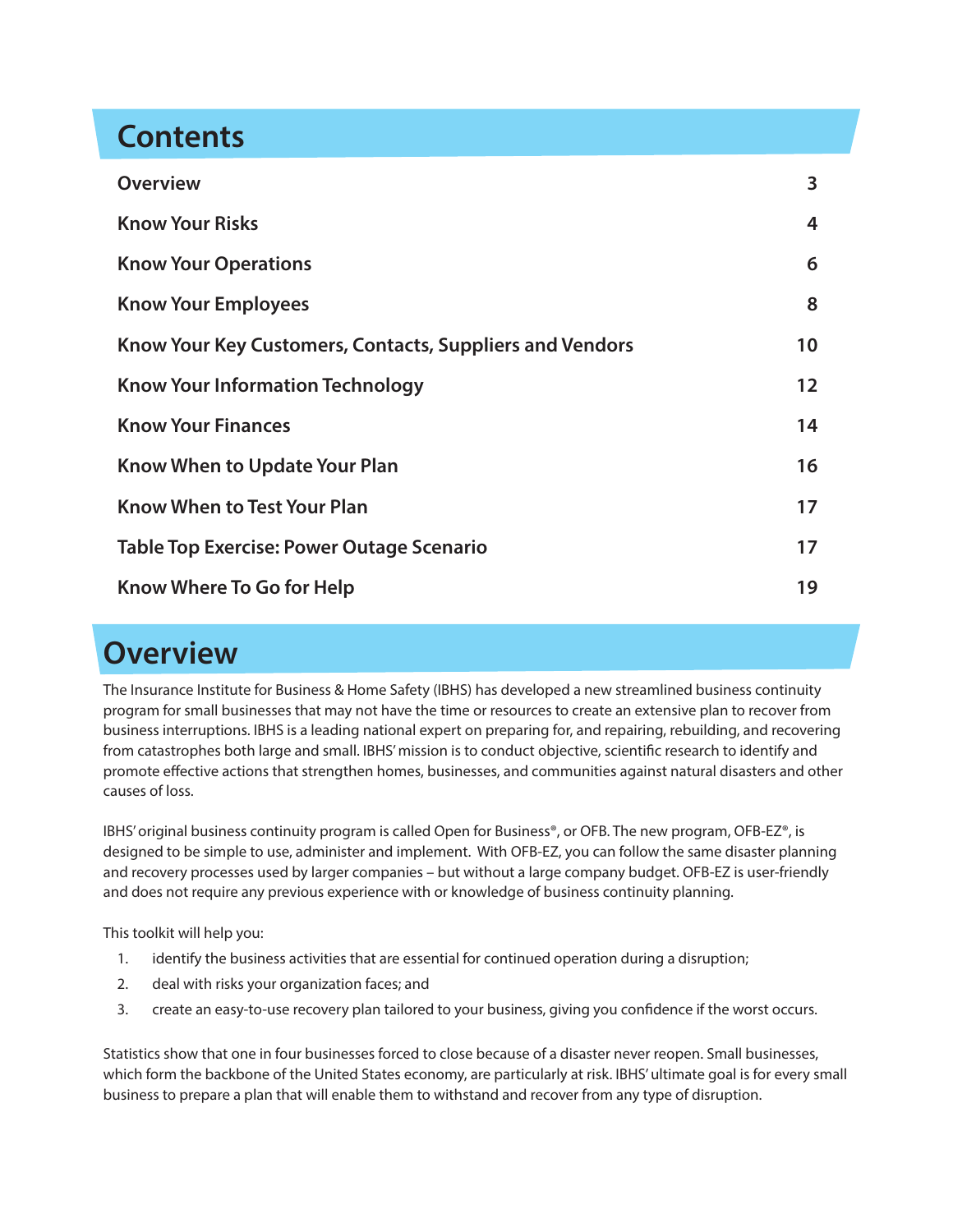<span id="page-3-0"></span>

# **Know Your Risks**

Knowing your risks will help you evaluate the extent of your business' vulnerability to disruptions.

How potential threats impact each business varies considerably because no two businesses are exactly alike. Differences in location, industry, culture, business structure, management style, work functions and business objectives affect how you choose to protect your business from threats and how you respond to and recover from a business disruption.

The two biggest mistakes many small businesses make are failing to identify a potential threat, and underestimating the severity of a known potential threat. After completing the risk assessment, you will be able to determine the greatest threats to your business, the likelihood or probability for each of those threats, how severe each event could be, and the potential impact on each business function or process.

### **Identify Your Threats.**

Use the Vulnerability and Risk Assessment to determine the threats that are likely to affect your business. Add any additional threats you are exposed to that are not already listed.

### **Rank the Probability of Threats.**

How likely is it to happen? Assign a rank of 0 to 5 in the Probability Level row.

### **Rank the Severity of Threats.**

You will need to assess the potential impact of each threat, which means the amount of damage the event is capable of causing. To measure the potential damage, think about the duration, magnitude, and the extent of the potential threat's reach (e.g., just one floor of your building, the entire structure, a neighborhood, the entire region, etc). After assessing all these factors, assign a rank of 0 to 5 in the Severity Level row.

### **Multiply the Probability and Severity Scores for Each Threat.**

Once you have ranked the probability and severity levels for each threat, multiply values and record the total in the Total Value column.

The highest ranking threats (17-25) are those you will need to plan for as soon as possible. You should assume those hazards will strike your business, and determine what controls you have in place or could implement to minimize your risk.

## **RECOMMENDATIONS:**

For a list of natural hazards that may affect your business' location, use the [Insurance Institute for](http://www.disastersafety.org/zip-code-risk-search-results/?q=11111&search=Search)  [Business & Home Safety's \(IBHS\) ZIP Code tool](http://www.disastersafety.org/zip-code-risk-search-results/?q=11111&search=Search)  to identify hazards in your area, and generate a customized list of projects that can reduce your risk.

You also should consider damage to infrastructure (e.g., roads, bridges, electric power, etc.) that could affect your ability to resume operations, and develop possible workarounds to expedite recovery.

In addition, contact your local emergency management office to obtain a copy of your community's hazards vulnerability analysis for a list of possible natural and man-made hazards that could affect your area.

### **About the Form**

You should review and update your Vulnerability and Risk Assessment every six months. You will find that new ideas or considerations will surface each time, helping you refine your thinking and modify your plan. It is important to establish a maintenance program to keep your plan's contents current and relevant.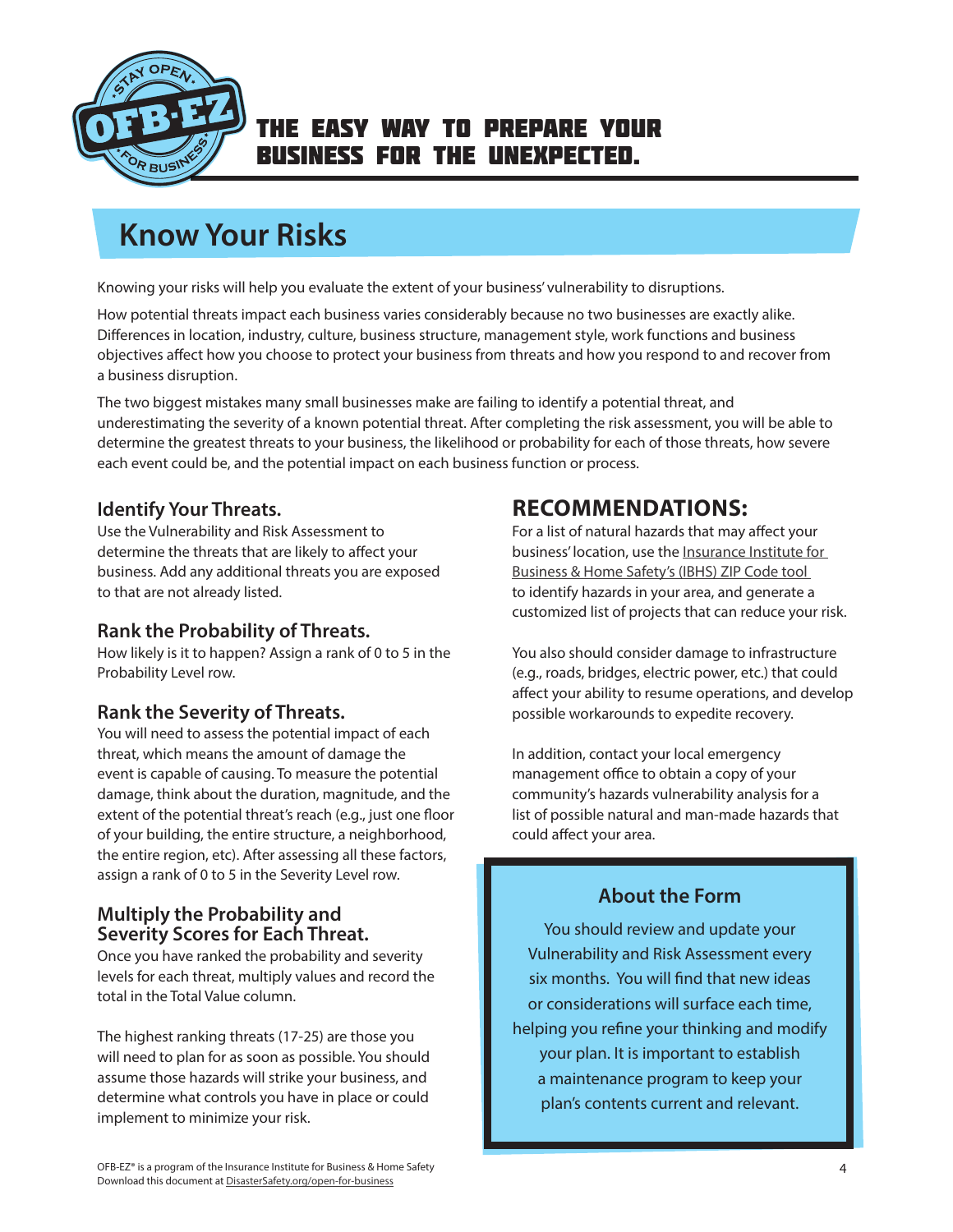

# **Know Your Risks**

Use this form to review potential threats. Fill in one field for probability and one field for severity. Finally, multiply the probability and severity levels and enter the total in the total value column.

| <b>THREATS</b>                                   | Probability (0-5) | Severity (0-5) | <b>Total</b> |
|--------------------------------------------------|-------------------|----------------|--------------|
| Earthquake                                       |                   |                |              |
| Tornado/Wind/Hurricane                           |                   |                |              |
| Flood                                            |                   |                |              |
| Severe Winter Weather                            |                   |                |              |
| <b>Interior Fire</b>                             |                   |                |              |
| Wildfire                                         |                   |                |              |
| Loss/Illness of Key Staff                        |                   |                |              |
| Workplace Violence                               |                   |                |              |
| Software/Hardware Failure                        |                   |                |              |
| Power Outage                                     |                   |                |              |
| Loss of Utilites (water, gas, electricity, etc.) |                   |                |              |
| Pandemic/Epidemic/Flu                            |                   |                |              |
| Loss of Premises                                 |                   |                |              |
| Other                                            |                   |                |              |
| Other                                            |                   |                |              |
| Other                                            |                   |                |              |
| Other                                            |                   |                |              |
| Other                                            |                   |                |              |
| Other                                            |                   |                |              |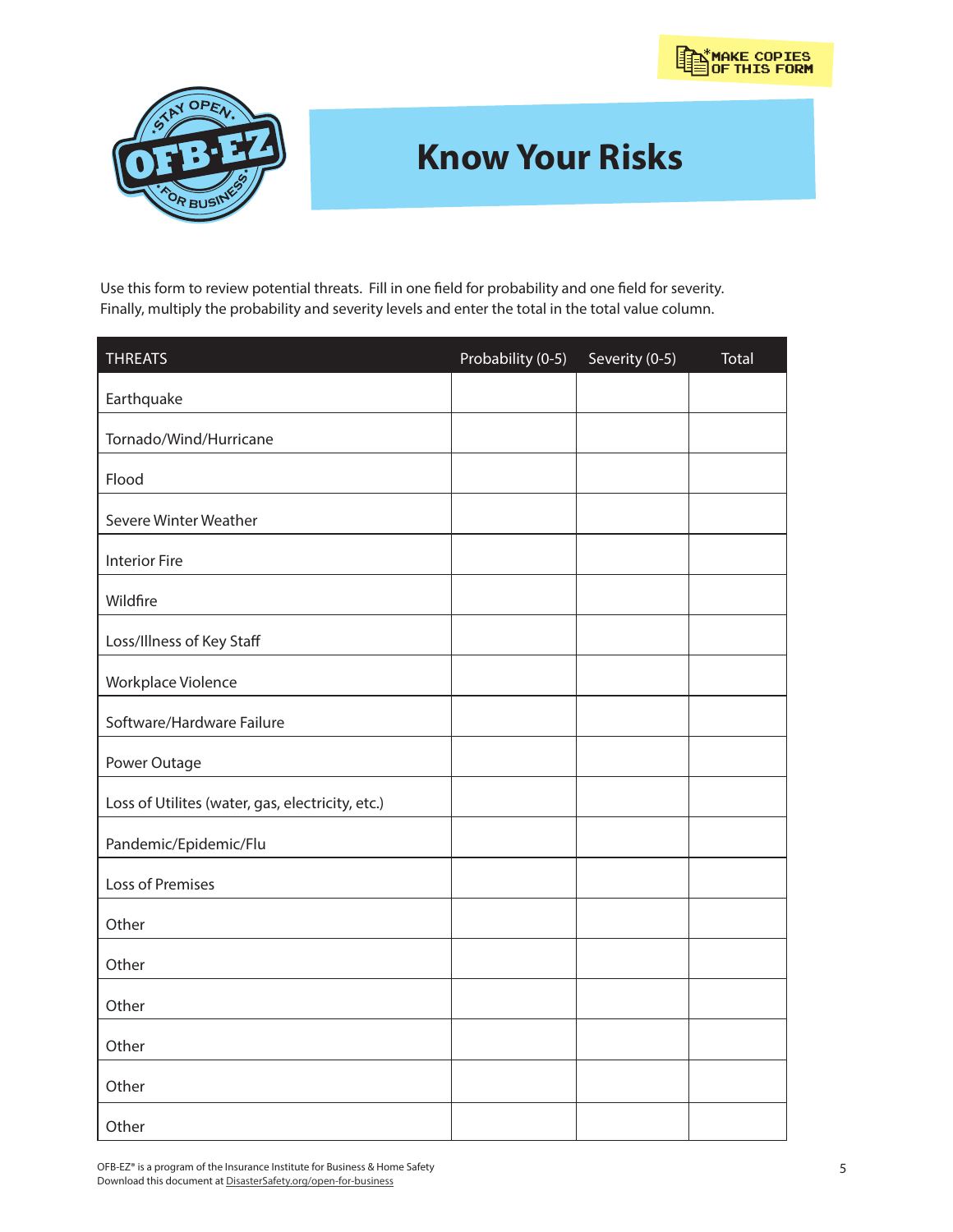<span id="page-5-0"></span>

# **Know Your Operations**

Your ability to respond quickly to any type of business disruption could make the difference between survival and closure.

Determine the maximum amount of time you can endure being closed after a disaster occurs by identifying your key business functions and processes, and decide how long you can go without being able to perform them.

### **Consider the following:**

- What is your main product/service?
- How do you produce this product/service?
- What are the things that could most likely impact your ability to do business?
- If your business were impacted, who would you need to call? How would you reach them?
- What other business functions and processes do you perform to run your overall business?
- Which of these business functions and processes have legal, contractual, regulatory or financial obligations?
- Can the function be performed offsite? What equipment is needed?
- How much downtime can you tolerate for each function?
- What are the consequences if the function cannot be performed?
- Can your business survive without a specific function?

## **RECOMMENDATIONS:**

Think about your employees and what activities they perform on a daily, weekly, monthly, and annual basis. Think about the functions and processes required to run your business in: accounting/finance; production/service delivery; sales/marketing; customer service; human resources; administration; information technology; and purchasing.

### **About the Form**

Rate each function with a priority level of Extremely High, High, Medium or Low, and complete a separate form for each one. Consider any workarounds methods or possible backups for each function. Determine whether there are any temporary processes that can be implemented until a permanent solution is available. Document detailed procedures for workarounds, including any additional resources required. It is important to establish a maintenance program to keep your plan's contents current and relevant - review your business functions and processes every six months.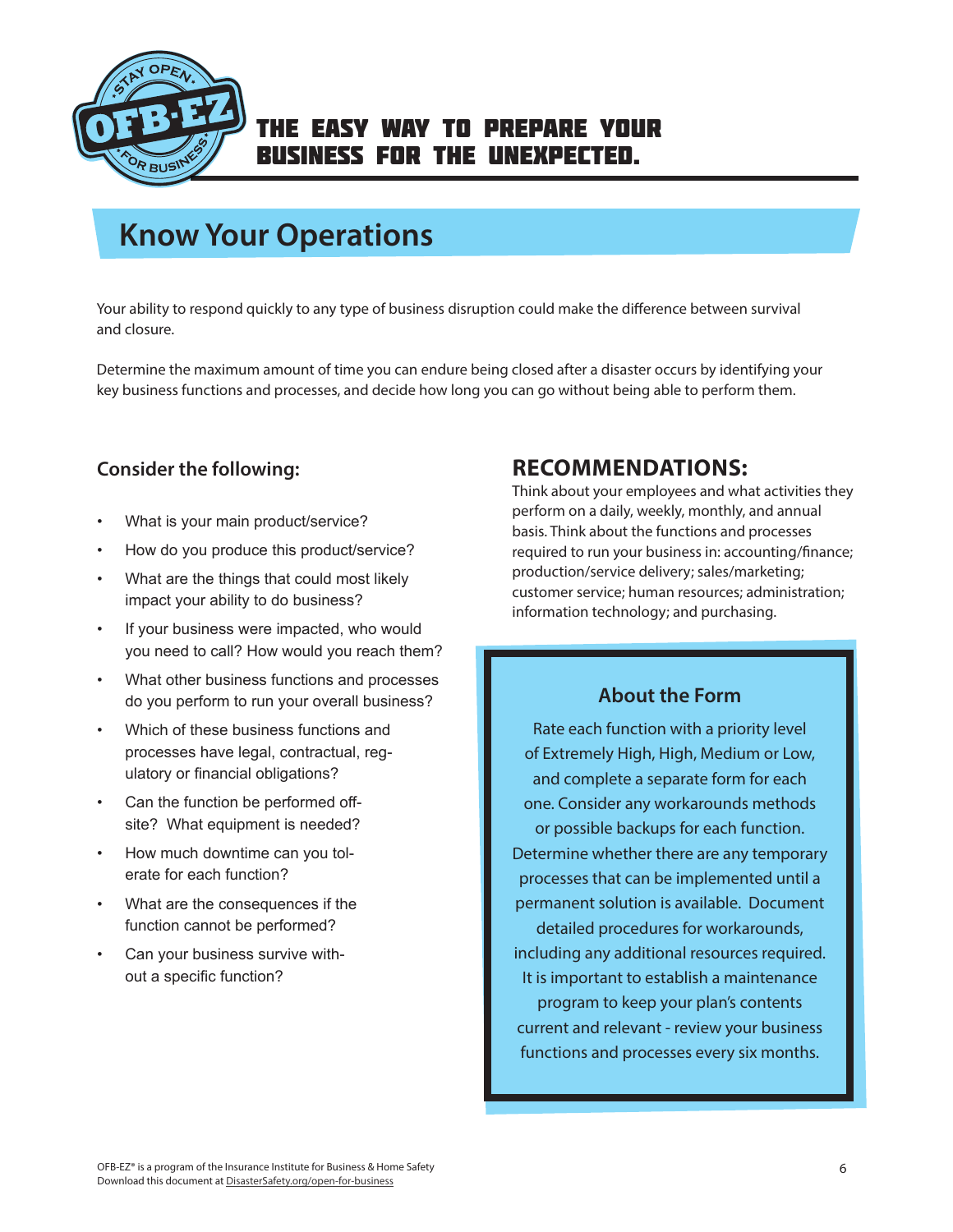

# **Know Your Operations**

| Use this form to identify what business functions are critical to your<br>business' survival. Duplicate the form for each business function. |                                                                   |             | Updated:<br><b>Next Review Date:</b>             |                                      |
|----------------------------------------------------------------------------------------------------------------------------------------------|-------------------------------------------------------------------|-------------|--------------------------------------------------|--------------------------------------|
|                                                                                                                                              |                                                                   |             |                                                  |                                      |
| <b>Priority:</b>                                                                                                                             | □ Extremely High                                                  | $\Box$ High | $\Box$ Medium                                    | $\Box$ Low                           |
| Employee in charge:                                                                                                                          |                                                                   |             |                                                  |                                      |
| Timeframe or deadline:                                                                                                                       |                                                                   |             |                                                  |                                      |
|                                                                                                                                              | Money lost (or fines imposed) if not done:                        |             |                                                  |                                      |
|                                                                                                                                              | Obligation: ■ None ■ Legal ■ Contractual ■ Regulatory ■ Financial |             |                                                  |                                      |
|                                                                                                                                              | Who performs this                                                 |             |                                                  | What is needed to perform            |
|                                                                                                                                              | function? (List all that apply)                                   |             |                                                  | this function? (List all that apply) |
| Employees:                                                                                                                                   |                                                                   |             | Equipment:                                       |                                      |
| Suppliers/vendors:                                                                                                                           |                                                                   |             | <b>Special Reports/Supplies:</b>                 |                                      |
| Key contacts:                                                                                                                                |                                                                   |             | Dependencies:                                    |                                      |
|                                                                                                                                              | (For additional space, use the Notes area below)                  |             | (For additional space, use the Notes area below) |                                      |
|                                                                                                                                              | Who helps perform this                                            |             |                                                  | Who uses the output from             |
|                                                                                                                                              | function? (List all that apply)                                   |             |                                                  | this function? (List all that apply) |
| Employees:                                                                                                                                   |                                                                   |             | Employees:                                       |                                      |
| Suppliers/vendors:                                                                                                                           |                                                                   |             | Suppliers/Vendors:                               |                                      |
| Key contacts:                                                                                                                                |                                                                   |             | Key Contacts:                                    |                                      |
|                                                                                                                                              | (For additional space, use the Notes area below)                  |             | (For additional space, use the Notes area below) |                                      |

# **Brief description of how to complete this function:**

Workaround methods:

Notes:

OFB-EZ® is a program of the Insurance Institute for Business & Home Safety Download this document at [DisasterSafety.org/open-for-business](https://www.disastersafety.org/open-for-business/)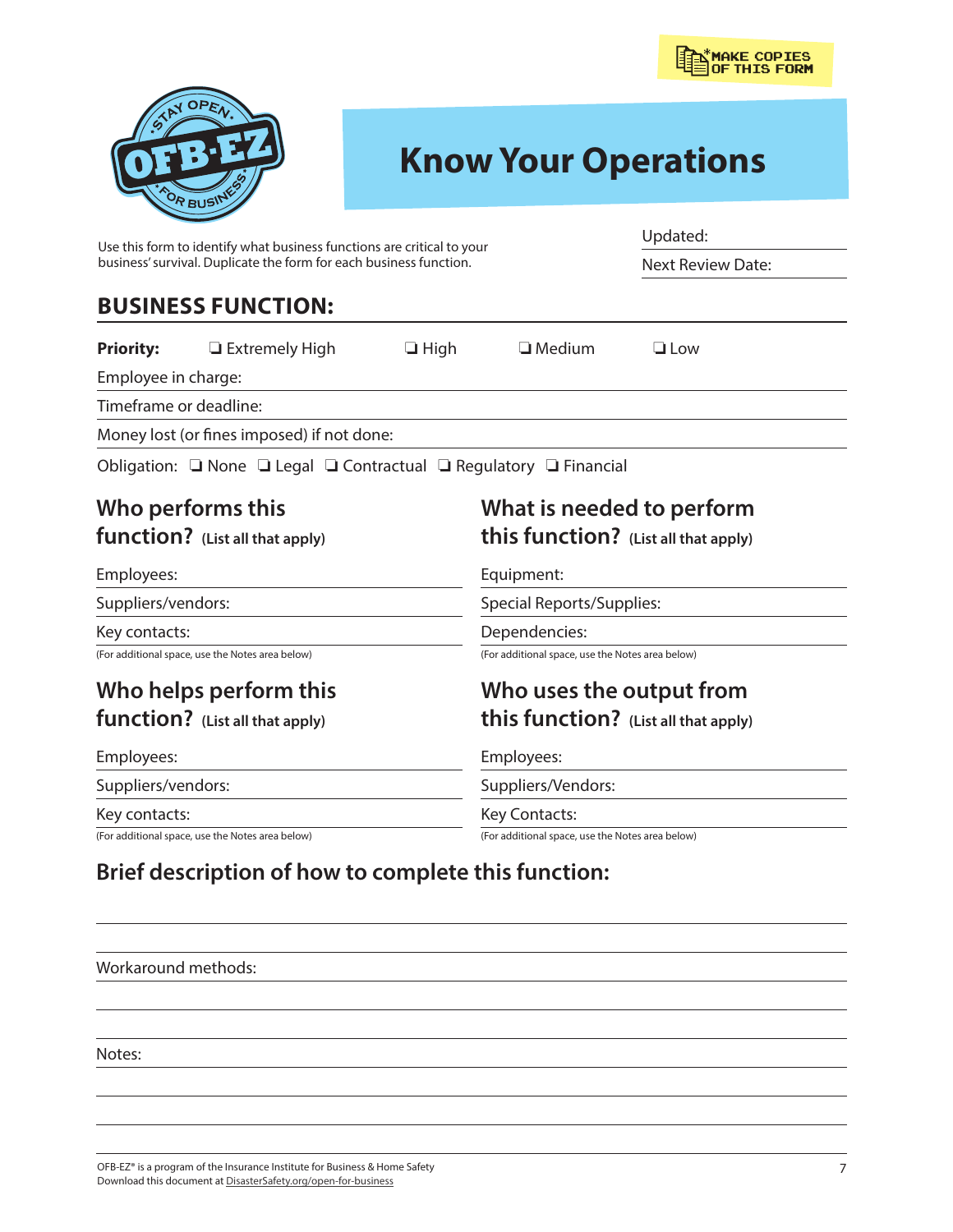<span id="page-7-0"></span>

# **Know Your Employees**

Your employees are your business' most valuable asset. Suppose an emergency prevents access to your business.

- Would you know how to reach your employees?
- Do you have current home and mobile telephone numbers, addresses, email addresses, and emergency contact information?
- Is your employees' contact information available outside your business location?

Current employee contact information will enable you to reach employees to determine their safety and whereabouts, inform them about the status of your operations, where, when and if they should report, and what to do following a disaster.

Two-way communication with employees is critical before, during and after a disaster. Create an employee telephone calling tree and an emergency call-in voice recording telephone number, and know how to email and text your employees. Designate a telephone number where employees can leave messages.

Determine what assistance is needed for employees with disabilities or special needs, such as communications difficulties, physical limitations, equipment instructions and medication procedures. Determine whether employees are caring for individuals with special needs, which could prevent them from being available during a disaster. Identify employees who are certified in First Aid and CPR, and those with special skills that could be helpful during emergencies.

Employee preparedness can make the difference between whether your business is able to effectively recover from a disaster or not. Encourage employees to make personal emergency preparedness plans. The more prepared your employees are at home, the faster they will be able to return to work to help your business respond and recover from a disaster.

## **RECOMMENDATIONS:**

To maintain your communication readiness, have your employees review and update their contact information at least every six months. Create a special emergency email account using free services provided by Yahoo, Gmail, Hotmail, etc., to enable people to contact the company regarding their status. Be sure all employees know how to access the emergency account.

### **About the Form**

Document employee contact and emergency contact information and key responsibilities. Is there someone who can perform these functions during an emergency? Make sure that special skills are not known by only one person. It is important to establish a maintenance program to keep your plan's contents current and relevant - review your employee contact information every six months.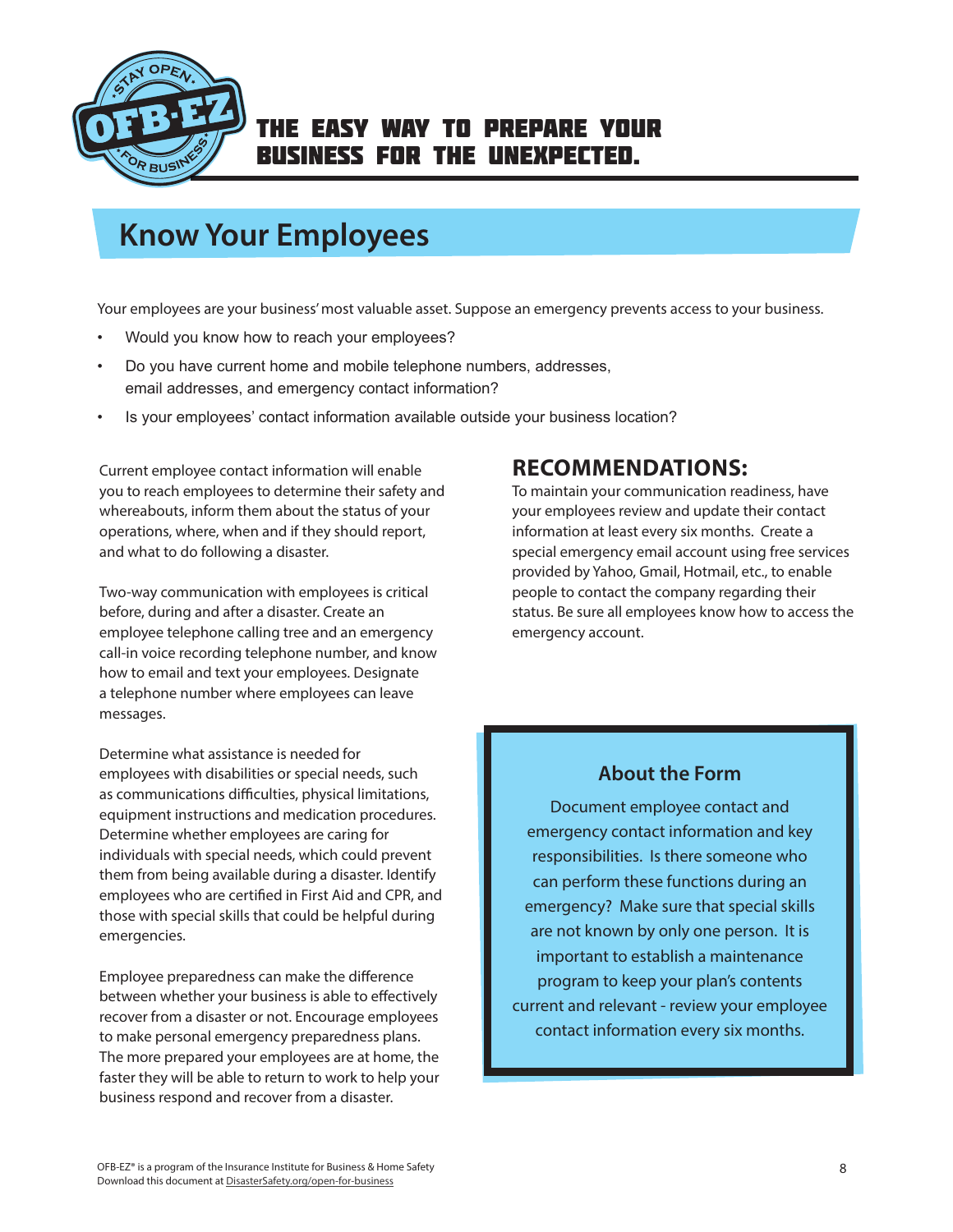

# **Know Your Employees**

Use this form to record information about all employees, including the business owner so that each person can be contacted at any time. Duplicate the form for each employee. Updated:

Next Review Date:

## **EMPLOYEE NAME:**

| Position/title:   |      |                  |  |
|-------------------|------|------------------|--|
| Home address:     |      |                  |  |
| City, State, ZIP: |      |                  |  |
| Office phone:     | Ext. | Alternate phone: |  |
| Home phone:       |      | Mobile phone:    |  |
| Office e-mail:    |      |                  |  |
| Home e-mail:      |      |                  |  |
| Special needs:    |      |                  |  |

## **Certifications:**

|                                           | $\Box$ First Aid $\Box$ Emergency Medical Technician (EMT) $\Box$ CPR $\Box$ Ham Radio |  |  |
|-------------------------------------------|----------------------------------------------------------------------------------------|--|--|
| $\Box$ Other:<br>$\Box$ Special licenses: |                                                                                        |  |  |

# **Local Emergency Contact**

| Full name:    |               |  |
|---------------|---------------|--|
| Relationship: |               |  |
| Home phone:   | Mobile Phone: |  |
| E-mail:       |               |  |

# **Out of State Emergency Contact**

| Full name:    |               |  |
|---------------|---------------|--|
| Relationship: |               |  |
| Home phone:   | Mobile Phone: |  |
| E-mail:       |               |  |
| Notes:        |               |  |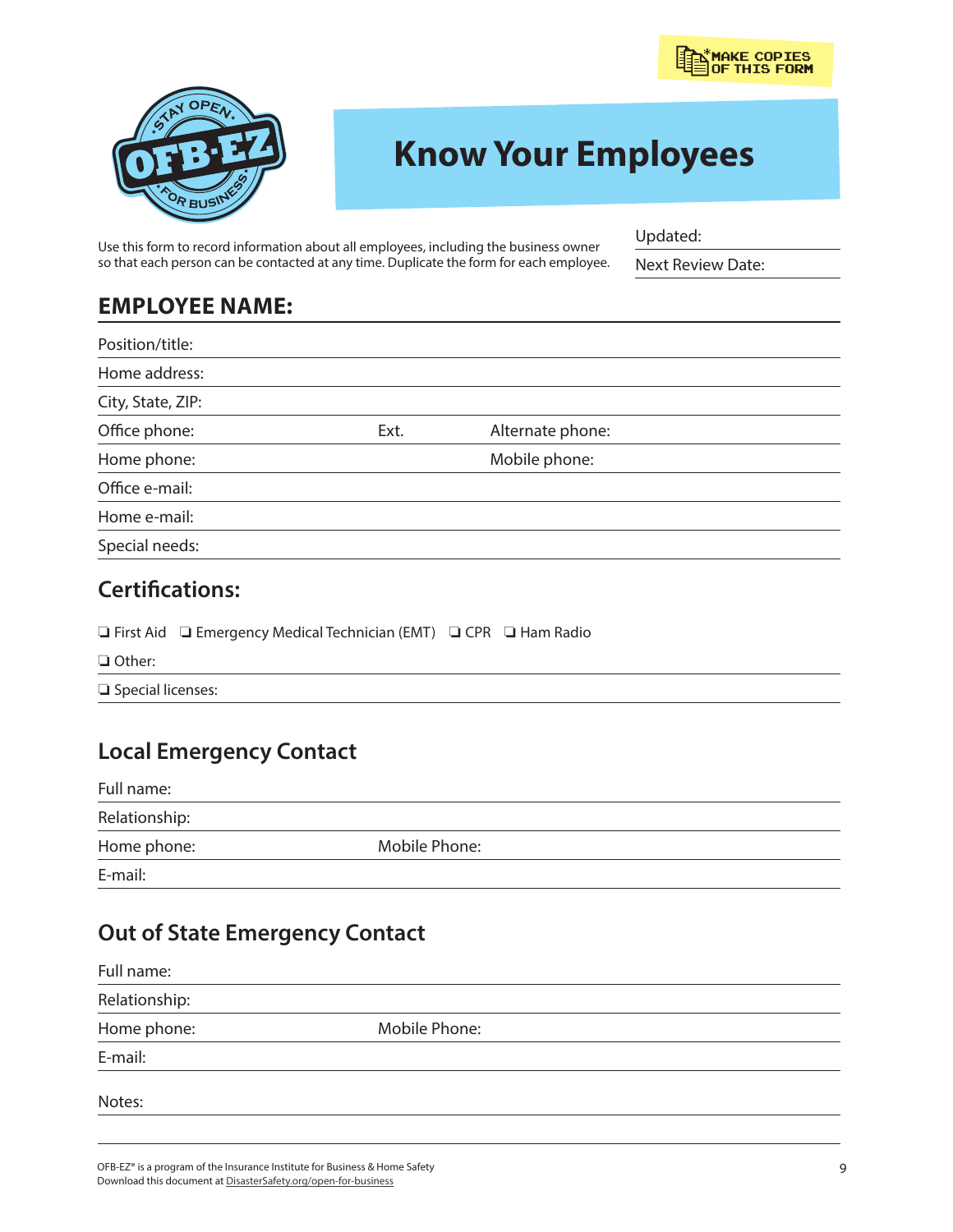<span id="page-9-0"></span>

# **Know Your Key Customers, Contacts, Suppliers and Vendors**

Preparedness planning is about being ready to manage any disruption to ensure the continuation of services to your customers. Your key customers need to know that you can provide "business as usual" even if others around you are experiencing difficulties. They will want to know that you are still in business or how soon you will be back and how the disruption will affect their operations. Maintaining up-to-date contact information for your key customers, contacts, suppliers, and vendors is critical.

The ability to resume your business operations relies on the capability of your suppliers and vendors to deliver what you need on time.

- Be sure your suppliers and vendors are not all in the same geographic location as you.
- Have alternate or backup suppliers and shippers in place.
- Request copies of your suppliers' business continuity plans.
- Establish a notification list and procedures.

Key contacts are those you rely on for administration of your business, such as:

- Accountant
- Bank
- Billing/Invoicing Service
- Building
	- Manager/Owner
	- Security
- Insurance Agent/Broker
- Insurance Company
- Internet Service Provider
- Payroll Provider
- Public Works Department
- Telephone Company
- Utilities

You may lose customers if you cannot meet their needs due to your own business disruption. After an event, it is important to keep customers informed about the status of your business, your product or service, delivery schedules, etc., and to develop mutually agreeable alternative arrangements.

## **RECOMMENDATIONS:**

Identify various ways to communicate with customers after a disaster, such as direct telephone calls, a designated telephone number with a recording, text, e-mail, Twitter, Facebook, or announcements on your company website, by radio or through a newspaper.

### **About the Form**

Be sure your customers know in advance how to obtain up-to-date information about the status of your business operations in the event of a disruption or major disaster.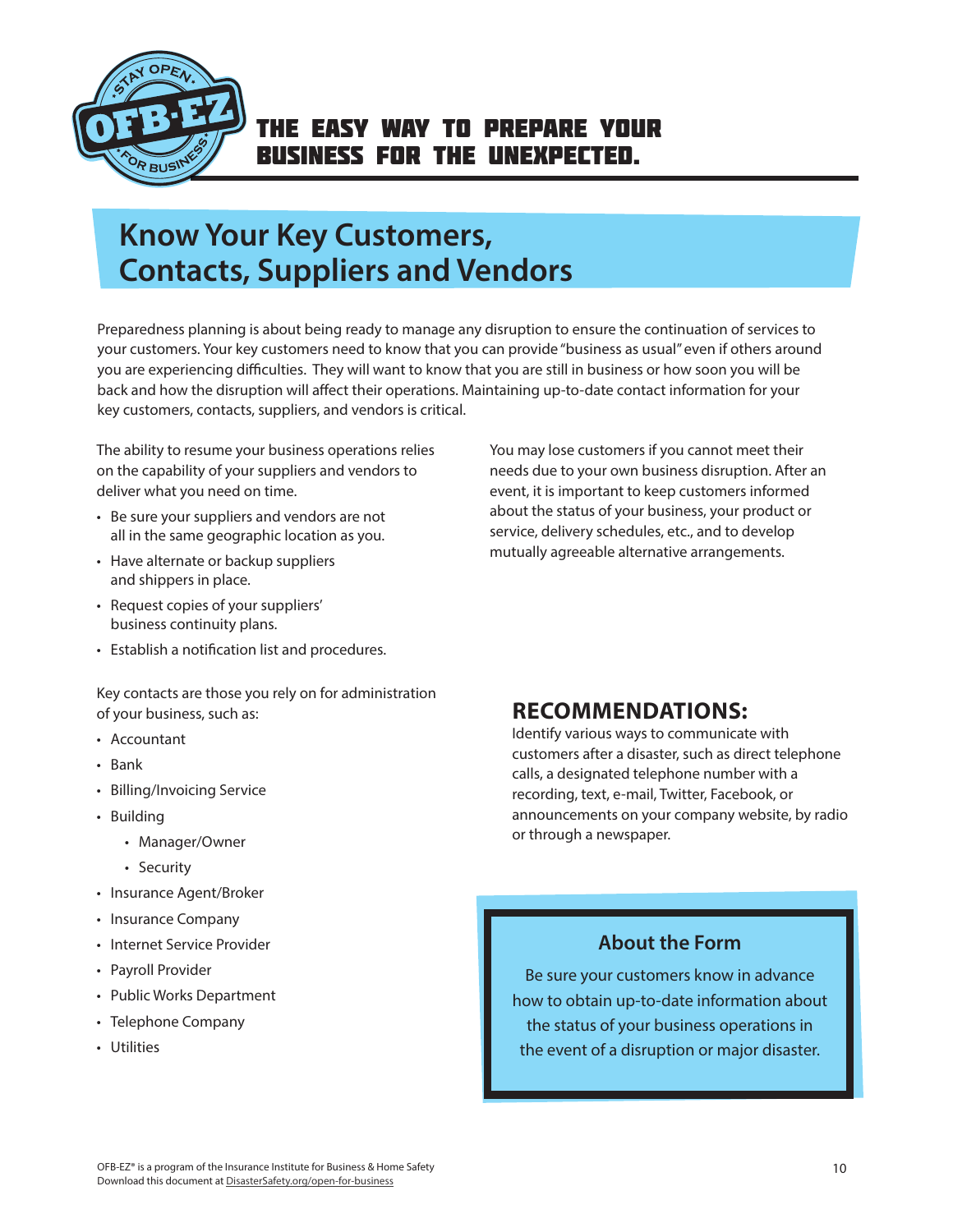

# **Know Your Key Customers, Contacts, Suppliers and Vendors**

Use this form to record information about your current suppliers, those you could use as an alternate choice and your key customers and contacts. Duplicate the form for each contact.

Updated:

Next Review Date:

# **CONTACT TYPE:**

❏ Current Supplier/Vendor ❏ Back-Up Supplier/Vendor ❏ Key Customer/Contact

## **Company /Individual Name:**

Account Number :

Materials/Service Provided:

Street Address:

City, State, Zip:

Company Phone:

Website:

## **Company Representative**

| <b>Primary Contact:</b> |  |  |
|-------------------------|--|--|
| Title:                  |  |  |
| Office Phone:           |  |  |
| Mobile Phone:           |  |  |
| E-mail:                 |  |  |
|                         |  |  |

| <b>Alternate Contact:</b> |  |  |
|---------------------------|--|--|
| Title:                    |  |  |
| Office Phone:             |  |  |
| Mobile Phone:             |  |  |
| E-mail:                   |  |  |

Notes: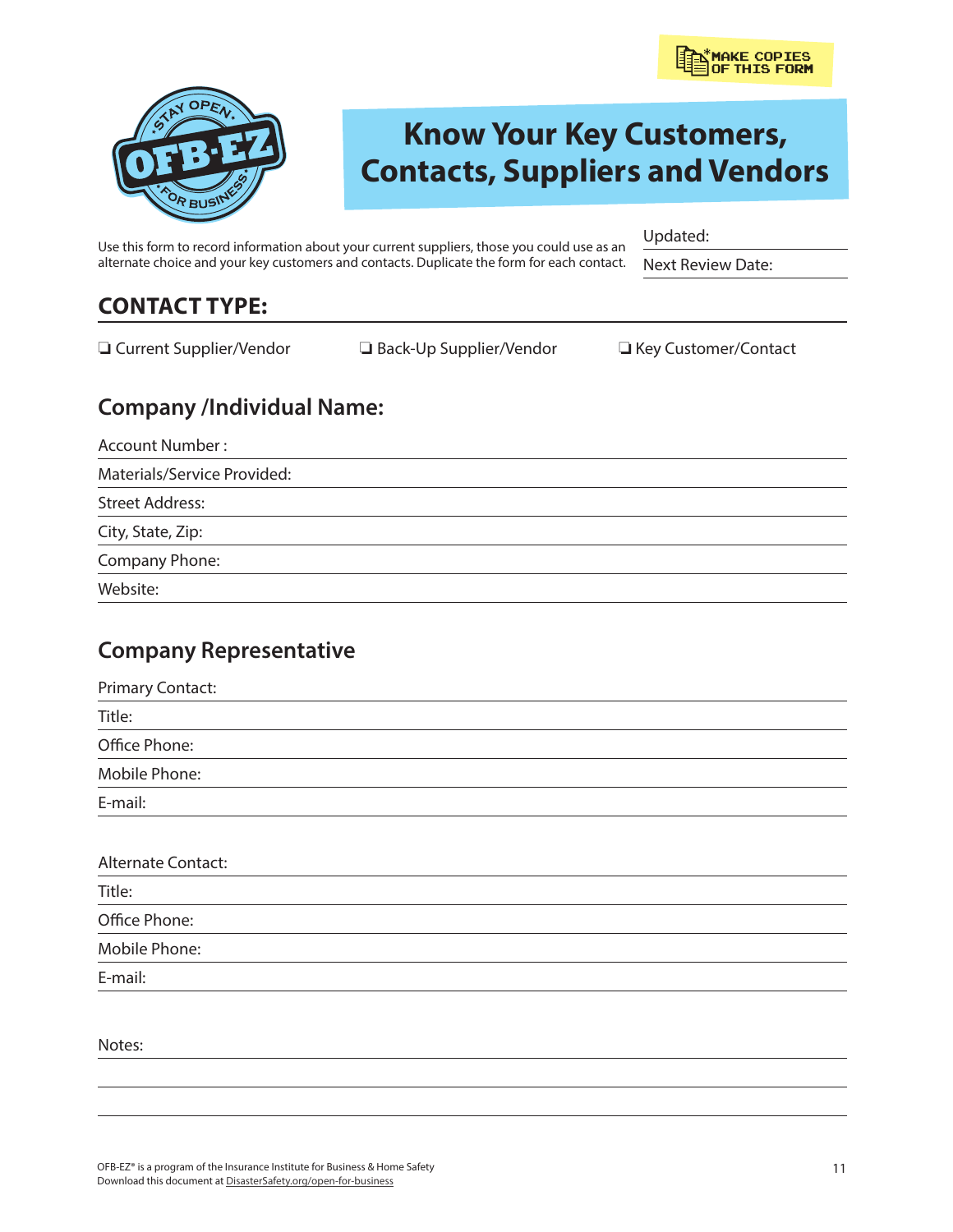<span id="page-11-0"></span>

# **Know Your Information Technology**

Information and information technology (IT) are the lifeblood of most businesses, and must be included in your business continuity plan. Without access to your computer hardware, software, and digital data, your business operations can come to a standstill. It is likely that you communicate with or conduct business with your customers, partners, suppliers, and vendors via the Internet, which means your business is dependent on your computer system's connectivity and data communications.

Shut down and unplug all your computer hardware before an event to avoid serious damage due to power fluctuations. Consider elevating or moving equipment offsite. Have your employees take laptop computers home each day so they can work offsite if necessary.

Determine which data and records are vital to perform the critical functions identified in Know Your Operations section, and be sure they are backed up on one or more types of media. Store a backup copy onsite for use during small disasters, such as a failed hard drive, and store a second copy in a safe offsite location that can be easily accessed during large disasters.

Regularly backup your vital data and records. Move the backups to a different fire loss zone, safe deposit box or owner's home. The goal is to ensure your data and IT systems are available as you resume operations.

## **RECOMMENDATIONS:**

Keep a backup copy of your computer's operating system, boot files, critical software, and operations manuals.

- Backup computer files, including payroll, tax, accounting and production records.
- Maintain an up-to-date copy of computer and Internet login codes and passwords.
- When possible, keep hard copies of critical virtual files offsite.
- Make arrangements with IT vendors to replace damaged hardware and software, and/or to set-up hardware and software at a recovery location.
- Request written estimates for rental or purchase of equipment, shipping costs and delivery times. Be sure to list these companies on your supplier and vendor form.
- When flooding is possible, elevate computer equipment stored on the floor.

## **About the Form**

If your computer equipment is damaged or destroyed, you will need to lease or purchase new hardware and replace your software. Make a list of everything you would need to order. The important thing is to know what is needed to perform your critical business functions. It is important to establish a maintenance program to keep your plan's contents current and relevant - review your information technology information every six months.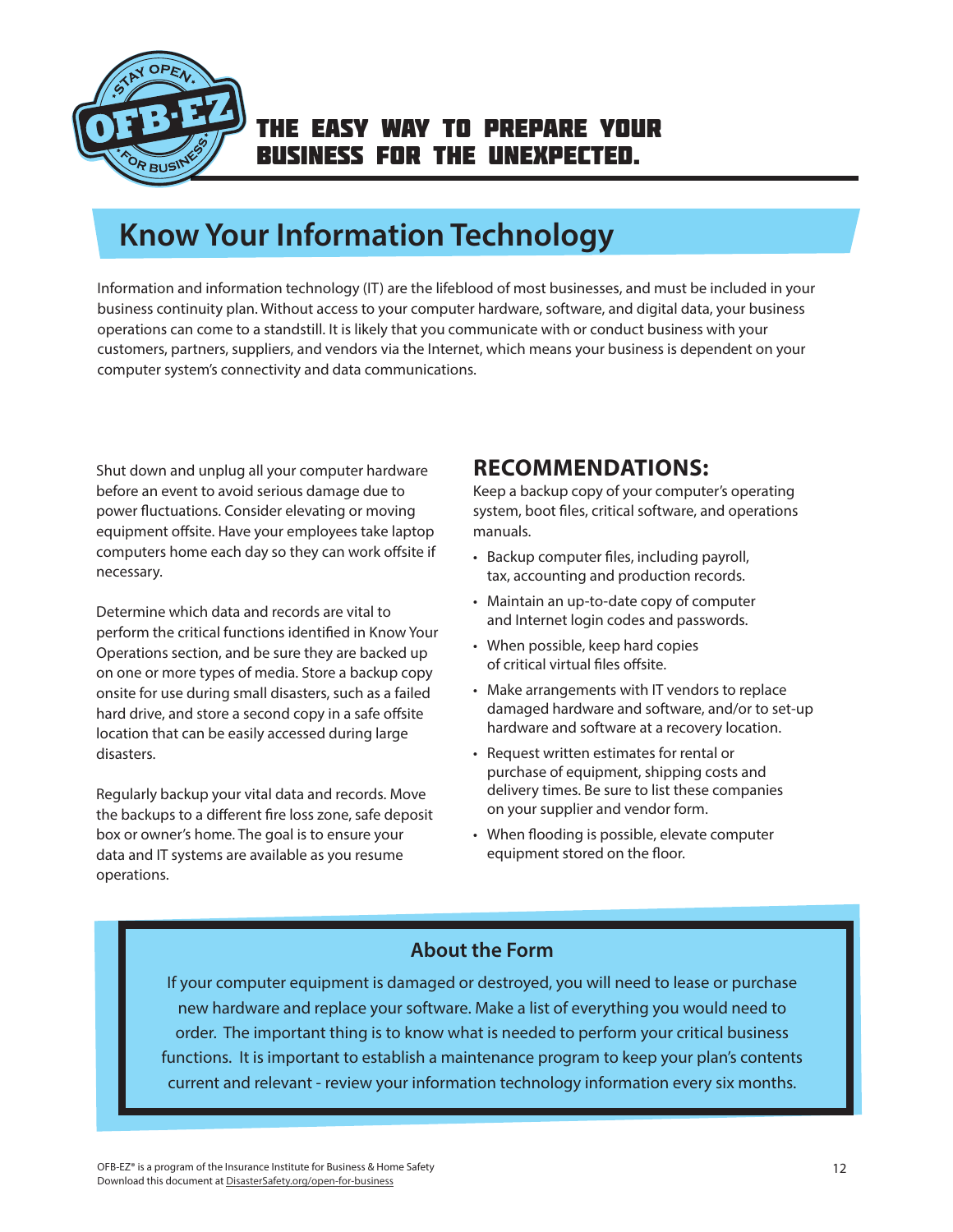

Updated:

Next Review Date:



# **Know Your Information Technology**

Use this form to list the computer equipment, hardware and software, vital records and your back up processes that you will need to fulfill your critical business functions. Duplicate the form for each item or record.

**TYPE:**

❏ Computer Equipment/Hardware ❏ Computer Software ❏ Vital Records

### **Item:**

Title and Version/Model Number:

Serial/Customer Number:

Registered User Name:

Purchase/Lease Price: \$

Purchase/Lease Date:

Quantity (equipment) or Number of Licenses (software):

License Numbers:

Technical Support Number:

Primary Supplier/Vendor:

Alternate Supplier/Vendor:

Notes:

## **Name of vital record:**

Name of Business Function Vital Record Supports:

Type of Media:

Is It Backed Up?

How Often is it Backed Up?

Type of Media for Backup:

Where is it Stored?

Can the Record be Recreated?

Notes: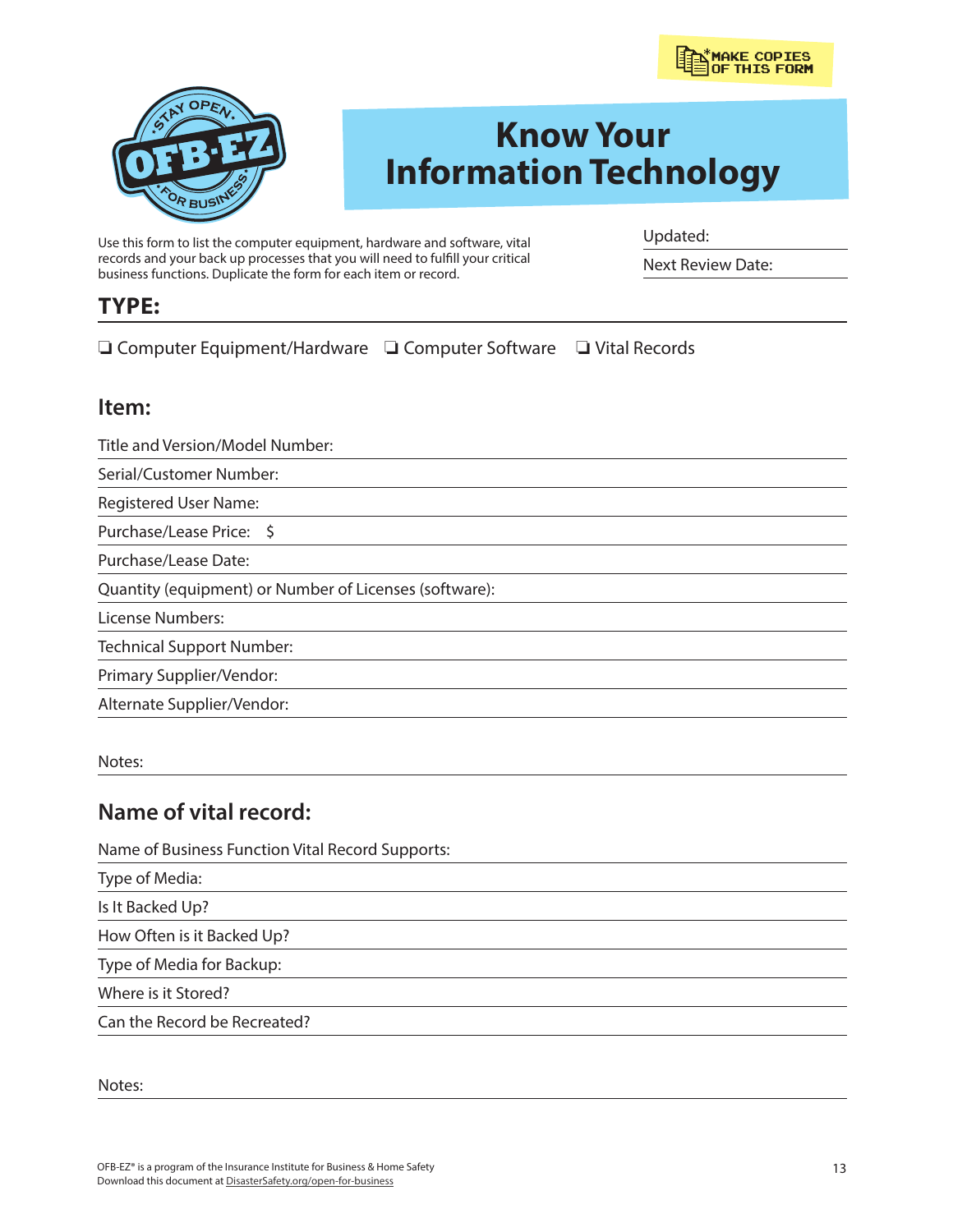<span id="page-13-0"></span>

# **Know Your Finances**

The time to prepare your business' finances is before a disaster occurs. Preparing your business financially now so it is ready to respond, recover, and continue operating when a business disruption occurs is just as critical as knowing exactly what to do when disaster strikes.

Here are some disaster preparedness ideas to consider:

#### **Have an emergency cash reserve fund.**

• You may need cash in order to purchase supplies or equipment, or relocate your business temporarily.

#### **Have credit available.**

• If you don't have enough cash in your emergency fund, be sure to have a line of credit or a credit card available.

### **Identify financial obligations and expenses that must be paid.**

• You should not assume that because your area got hit by a disaster your suppliers, vendors and creditors are aware of the situation and are automatically granting extensions. Items such as mortgage, lease, or rental payments may still need to be made even after a disaster strikes your business.

### **Consider creating a policy regarding payroll during and after a disaster.**

- Payroll is often overlooked in business continuity planning. You should not assume that your employees will continue to work without pay during or after a disaster. Be sure your employees are aware of your payroll continuity plans ahead of time in order for them to plan for their personal financial obligations.
- Establishing clear strategies and procedures for controlling costs, reporting information to appropriate groups and clearly budgeting for and tracking what is actually spent during a significant disruption can have a positive impact on the business' bottom line performance and recovery.

## **RECOMMENDATIONS:**

It is critically important to protect your place of business, your contents and inventory, and/or your production processes with adequate insurance.

- Evaluate your insurance policies and meet regularly with your insurance agent/broker to be sure you understand your coverage, deductibles and limits, and how to file a claim.
- Most policies do not cover flood or earthquake damage and you may need to buy separate insurance for those events.
- Consider a policy that will reimburse you for business disruptions in addition to physical losses.
- Consider business income (or business interruption) and extra expense insurance. Even if you have to close your doors for a limited period, the impact on your revenue and net income can be substantial.
- Consider adding contingent business income coverage to your basic policy to be sure you are covered for expenses and loss of net business income, as well as income interruptions due to damage that occurs away from your premises, such as to your key customers, suppliers or utilities.

### **About the Form**

Use the checklist when creating your financial strategy for your business resilience. It is important to establish a maintenance program to keep your plan's contents current and relevant review your finances every six months.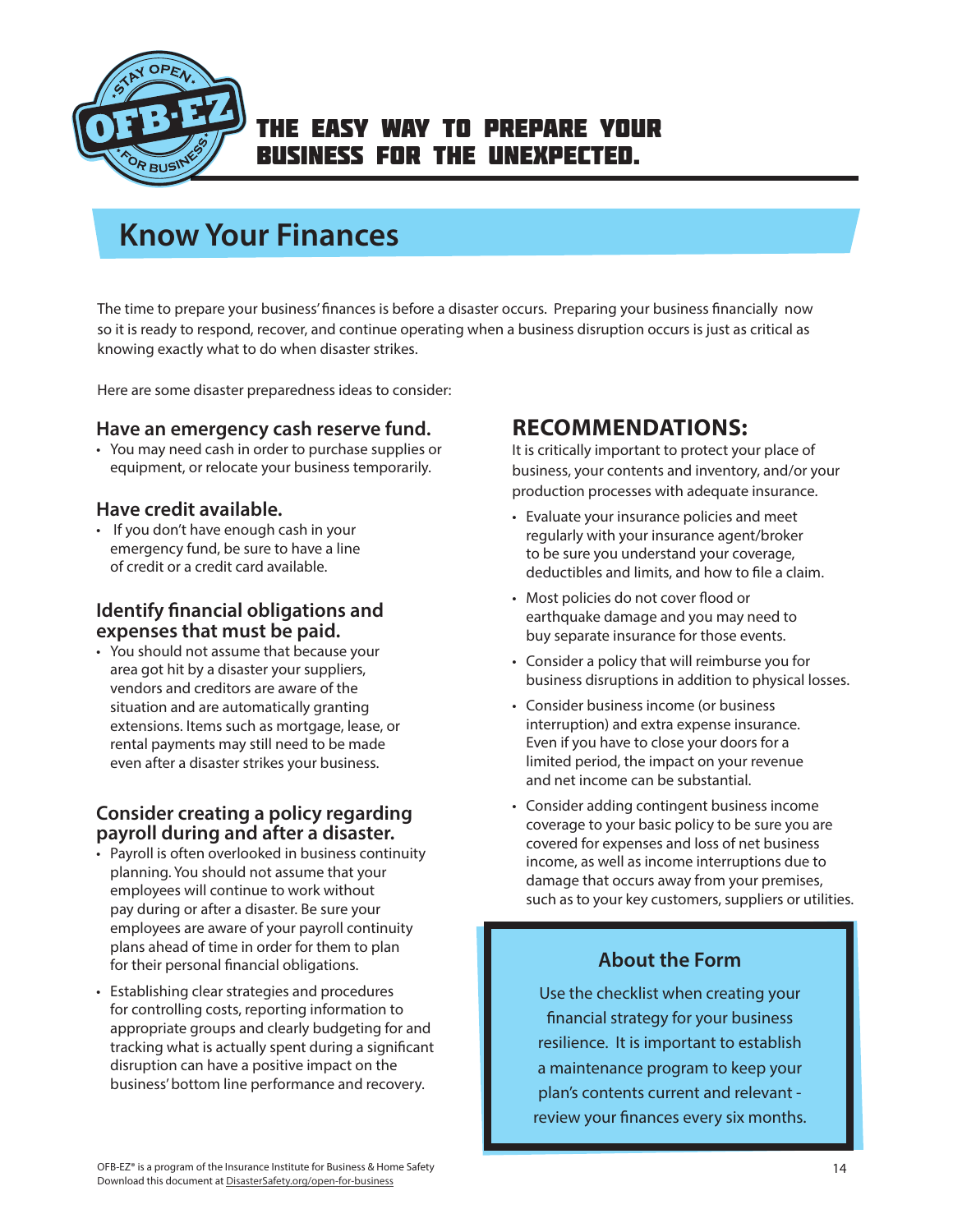



# **Know Your Finances**

Use this checklist to consider and plan for your business' financial needs in the event of a disruption.

Updated:

Next Review Date:

## **Overall Business Needs**

Have you worked with your bank to set up a line of credit for your company?

Who is responsible to activate it and who has access to it?

How much cash would be needed to survive a 3-day, 5-day, 10-day, or longer shutdown?

For what purpose is the cash needed?

Will you have that cash on hand?

Who would make the decision to utilize the cash?

Who would have access to the cash?

Do you have sufficient cash to pay for various additional services that might be needed, such as janitorial or security services?

Do you have a company credit card that could be used for emergency purchases?

Who is authorized to use the credit card?

Will you be able to pay your bills/accounts payable?

Do you have procedures in place to accommodate a business disruption?

Will you be able to continue to accept payments from customers/accounts receivable?

Do you have procedures in place to accommodate a business disruption?

Have you identified an alternate location where you can work?

## **Human Resources**

In the event of a widespread disaster, how will payroll be handled?

If your business is forced to shut down temporarily, will some or all employees continue to be paid?

For how long?

Will they be able to use their sick and/or vacation time without restriction?

Are there union considerations?

Have your employees been made aware of your policies that will be in place during a disruption?

If banks are closed, will your business provide payroll-cashing services?

What is your business' policy on cash advances, check cashing, and employee loans?

Will your employees be expected to work overtime?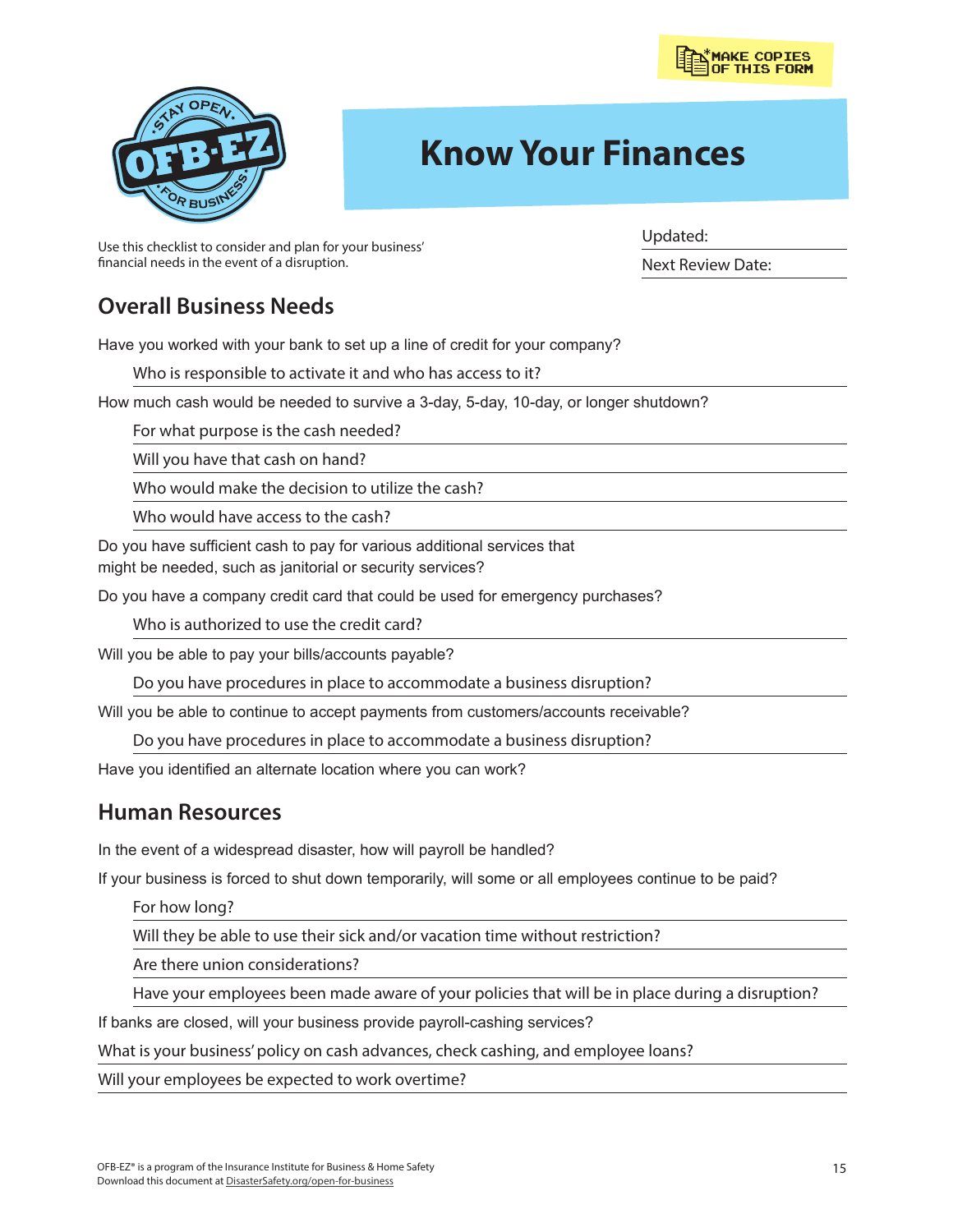<span id="page-15-0"></span>

# **Know When to Update Your Plan**

For your plan to be successful when a business disruption occurs, it needs to be continually maintained and updated. One effective way to do this is to include business continuity planning anytime there are changes in your business or your location – basically, in every business decision you make. Keep your employees up-to-date with any plan changes as this will help when they need to put the plan into action, which in turn will reduce the negative impact to your business.

#### **Maintenance is fairly straightforward. Repeat the following process every six months:**

- Have your employees review the plan.
- Is anything out of date?
- Has all contact information been verified and updated?
- Have your procedures changed?
- Have there been any changes in business priorities?
- Have responsibilities changed?
- Document any changes.

Finally, test your plan and conduct exercises with your key employees. Until you test your plan for vulnerabilities you may not see where the gaps are in keeping your business going during a disruption. No plan or set of documents should remain sitting on a shelf.

Conducting exercises or drills are effective ways to test your plan, engage employees and train them. The following pages include an exercise that deals with a power outage. Once you learn the basics of conducting an exercise, you can easily generate your own scenario.

Another option to test your plan is to pose this scenario to employees at the end of a staff meeting: "If the alarm in this building were to go off, we would exit the building. Once outside we are told that we cannot go back into the building for one week. What would you do? How would you continue to work?" This will get people thinking about the possibilities and get them on board with your program. You may be surprised at your employees' increased level of growth and maturity when it comes to making the correct decisions following a disaster. This type of exercise can also be a great team building activity.

### **About the Form**

Disaster exercises provide opportunities for you to: test company disaster readiness; train employees through practice; improve employees' ability to make informed decisions when responding to an emergency; identify what needs to be done during and after a disaster; and examine a specific scenario or situation more closely.

Gather your team, key employees and anyone else who would benefit from the exercise, present the power outage scenario, and begin the discussion with the questions provided. This can be done informally, such as during lunch or as part of a staff meeting.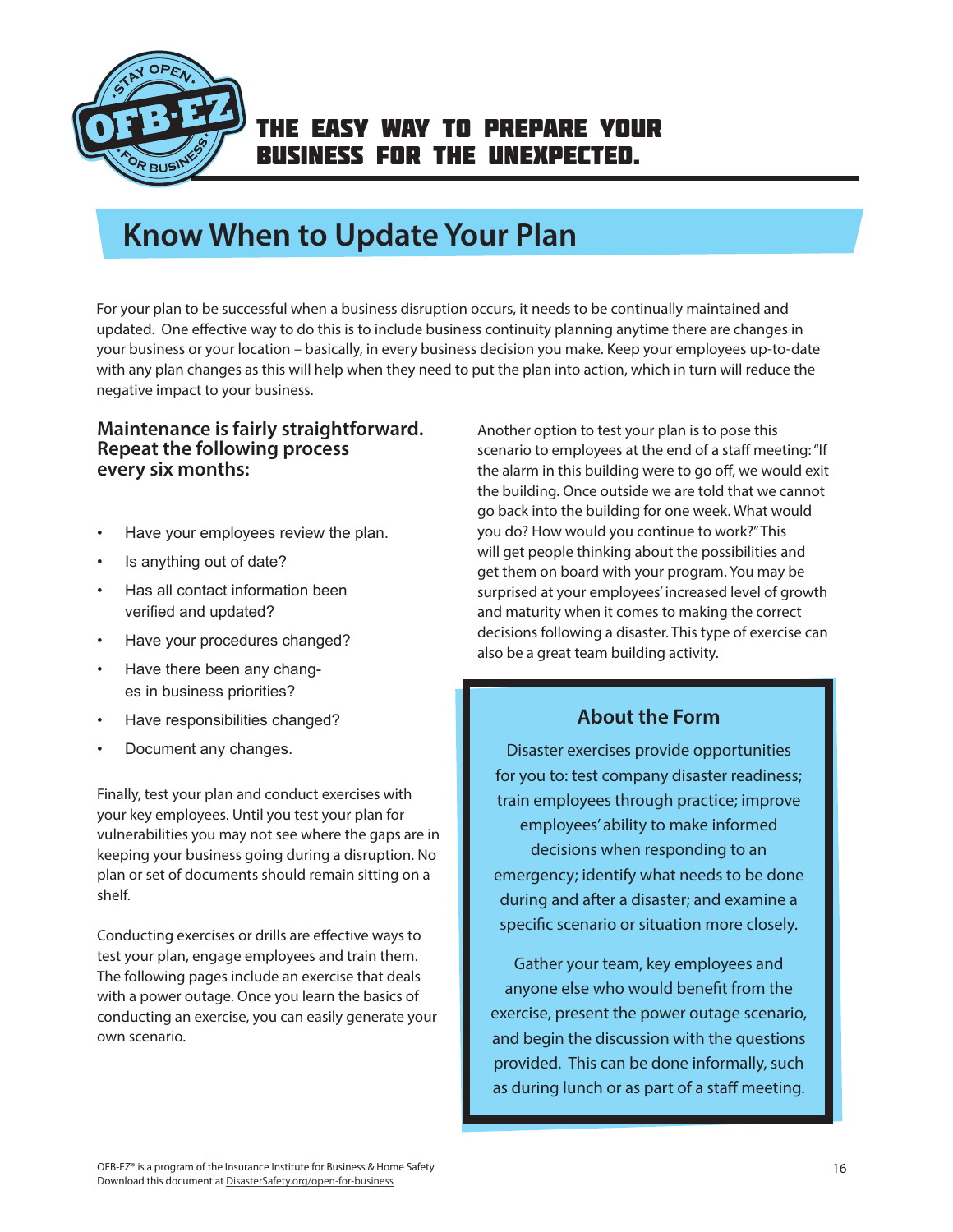<span id="page-16-0"></span>

# **Know When to Test Your Plan Table Top Exercise: Power Outage Scenario**

It is a hot, rainy Friday morning. The current time is 11:30 AM. Suddenly, the lights go out and all of the computers, printers, and copiers turn off. For a few seconds, there is silence before the chatter begins to pick up. One of your emergency lights comes on, but the rest are not working. While many of the offices have windows to provide minimal light, the majority of the hallways and interior rooms are left in the dark.

1. Take the first 10 minutes to discuss what you will do next.

It is now 1:00 PM and the lights still are not on. The building HVAC has been off now for 1 ½ hours and the temperature inside the building is gradually becoming unbearable. Your entire power grid is without power. There is no word from the electric company about restoration of power.

- 2. Now what are you going to do?
- 3. Is your technology/computer room being dealt with? By whom?
- 4. Has someone turned off all computers, printers, and equipment to prevent electrical surge when power is restored?
- 5. Is your phone system down? How are you going to manage the phone lines?

It is now 2:00 PM. Employees are asking if they can leave early. The word around town is that the power might not be restored for several days.

- 6. How will you communicate this message? What instructions will you convey to your employees? Customers? Vendors?
- 7. Are you going to declare a disaster in order to activate your business continuity plan?
- 8. Continue your discussion with the following questions:
- 9. How are people within the organization communicating with each other (e.g., sending and receiving messages, information, and response details)? How are they communication with other stakeholders (e.g., your customers and clients, the media)?
- 10. Is there a pre-determined and agreed upon central meeting place for company leaders, management, and employees?
- 11. Is there a copy of your business continuity plan that you can easily retrieve?
- 12. Are there any business processes for which there are manual workarounds? If so, discuss how that would happen.
- 13. How would you find an appropriate place to operate from for the remainder of the day? For the next one or two weeks, if necessary?
- 14. Have you begun an assessment that includes an evaluation of the status of employees, customers, operations, and external utilities?
- 15. How would you ensure that customer concerns are managed?
- 16. Have you begun to determine how much data was lost and how that will affect your operations?
- 17. Some employees are asking, "How will I know if I should come to work Monday?"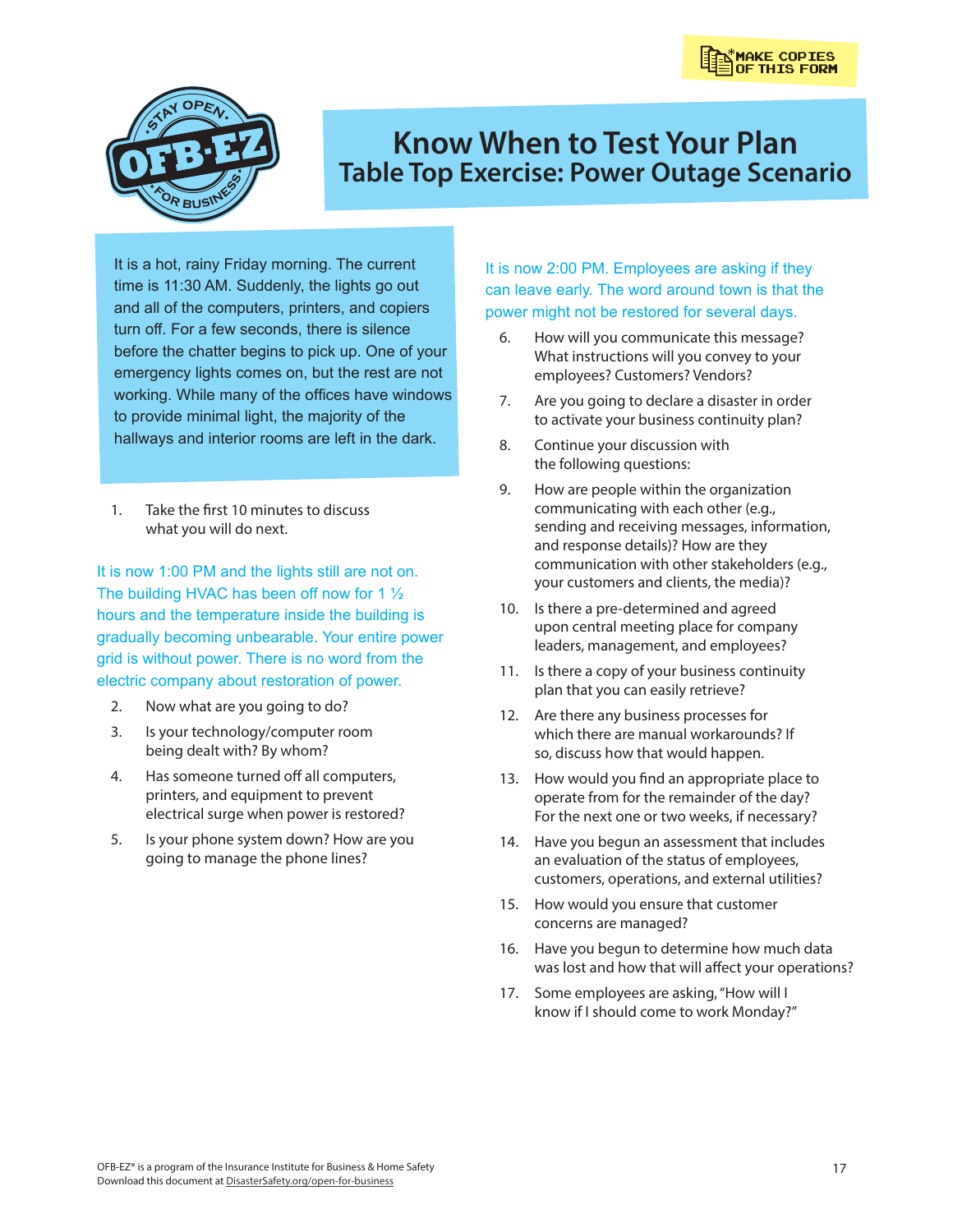

# **Know When to Test Your Plan Table Top Exercise: Power Outage Scenario**

It is now 7:30 AM on Monday, three days later. The power is still out and the Health Department has determined that "no building without running water can open for business." Clients are calling and the company voicemail system is full. Employees are texting the Human Resources Director asking for guidance.

18. What do you tell them?

## **Exercise Debrief:**

- 19. What is missing from your plan?
- 20. What worked well in this scenario?
- 21. What did not work so well?
- 22. What could you do differently next time that would improve your response?
- 23. List the actions you will take to improve your plans.

## **Exercise Wrap Up:**

This completes the exercise. In order to maximize what can be learned from this effort, have all participants write down their thoughts and concerns. You can address these and the debrief issues at future meetings.

Notes

Exercise Date:

Next Exercise Date: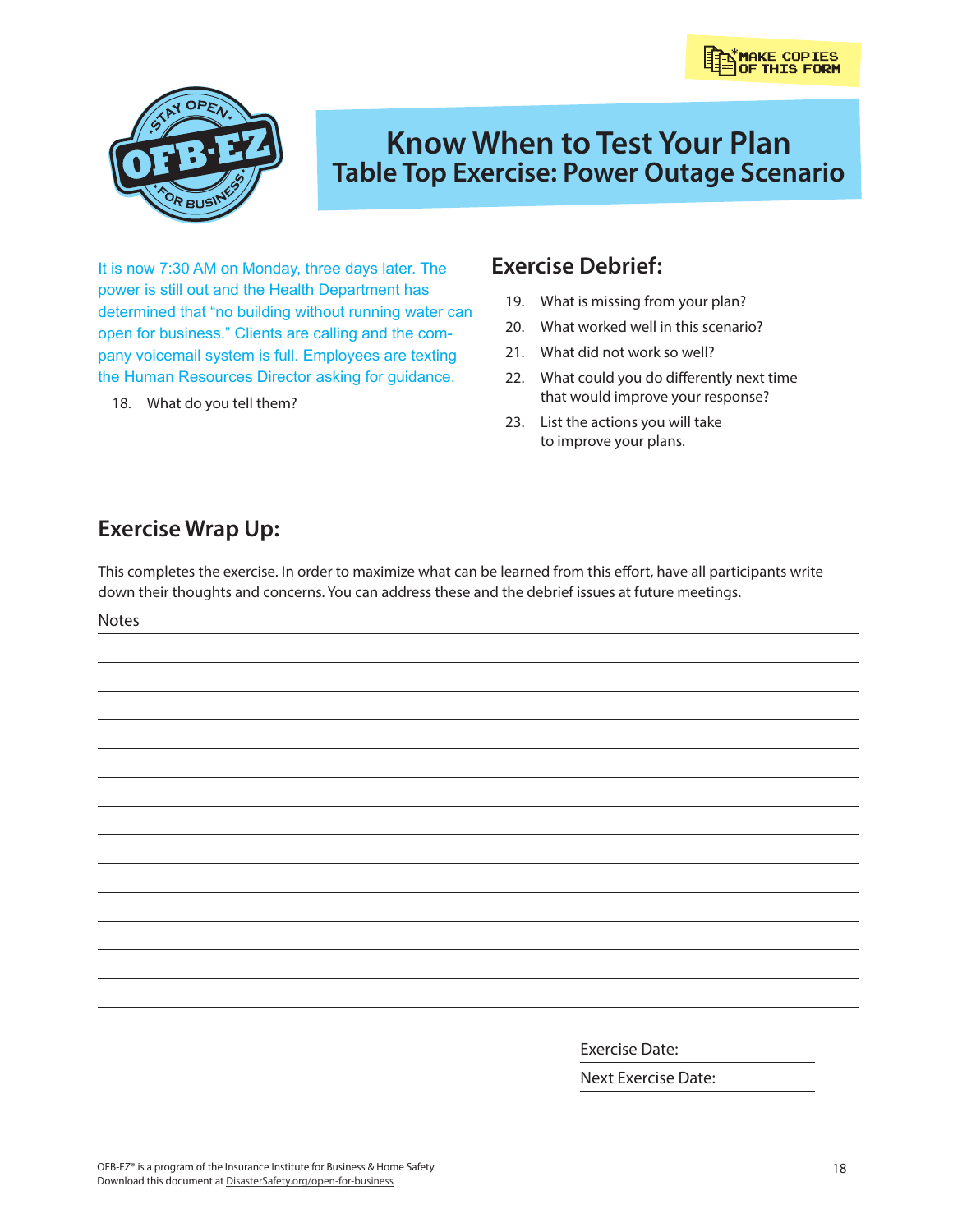<span id="page-18-0"></span>

# **Know Where To Go for Help**

Your relationship with your community and outside agencies can strengthen your ability to protect your employees and property and return to normal operations. Maintain a channel of communication with community leaders, public safety organizations such as the police, fire and emergency medical services, government agencies, utility companies, and others. Working together with outside agencies can be beneficial because they can provide a wealth of information to help you recover quickly from a disaster.

Refer to the resources below for more information about implementing disaster safety recommendations to help you prepare for and recover from natural or other types of disasters.

#### **Insurance Institute for Business & Home Safety**

In addition to providing this free business continuity tool kit, IBHS provides free disaster preparedness and property protection guidelines, recommendations and projects for small businesses. The Institute also offers post-disaster recommendations on repairing and rebuilding to make your building(s) stronger and safer the next time a disaster strikes.

http://disastersafety.org

#### **American Red Cross**

Among other disaster preparedness and response services, the Red Cross offers a number of preparedness training programs and resources for workplaces, families, and individuals.

www.redcross.org

#### **Business Civic Leadership Center – Disaster Help Desk**

The BCLC Help Desk is designed to enhance community economic recovery after a disaster. The Help Desk provides on-the-ground coordination of information among businesses, local chambers of commerce, NGOs, government responders, and disaster recovery specialists.

http://bclc.uschamber.com/site-page/disaster-helpdesk-business

#### **DisasterAssistance.gov**

Provides information on how you might be able to get help from the federal government before, during and after a disaster. If the President of the United States makes help available to individuals in your community after a disaster, you can visit this site to apply online.

#### http://www.disasterassistance.gov

### **Federal and Local Emergency Management Agencies**

Even the largest, most widespread disasters require a local response. Local emergency management programs are the core of the nation's emergency management system.

http://www.fema.gov/regional-operations/state-officesand-agencies-emergency-management

#### **Internal Revenue Service–Disaster Assistance and Emergency Relief for Businesses**

The IRS offers audio presentations about planning for disaster. These presentations discuss business continuity planning, insurance coverage, record keeping and other recommendations for staying in business after a major disaster.

http://www.irs.gov/Businesses/Small-Businesses-&-Self-Employed/Disaster-Assistance-and-Emergency-Relieffor-Individuals-and-Businesses-1

#### **Small Business Administration**

The U.S. Small Business Administration provides loans, loan guarantees, contracts, counseling sessions and other forms of assistance to small businesses following a disaster.

http://www.sba.gov/ http://www.sbaonline.sba.gov/services/ disasterassistance/disasterpreparedness/

#### **Small Business Development Centers**

The SBDC assists small businesses with financial, marketing, production, organization, engineering and technical problems, as well as feasibility studies.

http://www.sba.gov/content/small-businessdevelopment-centers-sbdcs http://www.asbdc-us.org/